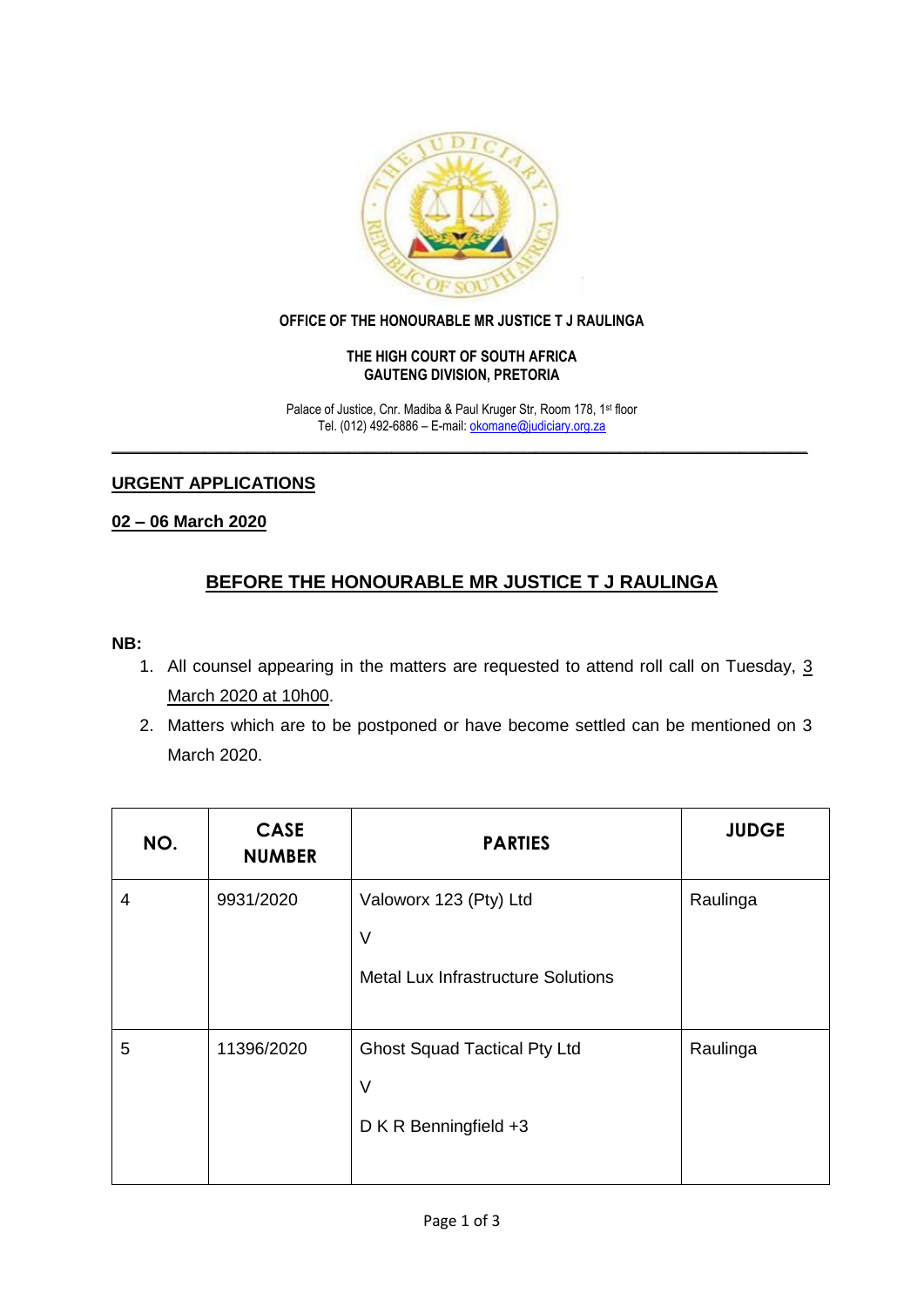| $\overline{7}$ | 11844/2020 | <b>B S Ebrahim</b>                        | Raulinga |
|----------------|------------|-------------------------------------------|----------|
|                |            | $\vee$                                    |          |
|                |            | U Ebrahim                                 |          |
|                |            |                                           |          |
|                |            |                                           |          |
| $9\,$          | 12205/2020 | H F Leppan                                | Raulinga |
|                |            | $\vee$                                    |          |
|                |            | L Leppan                                  |          |
|                |            |                                           |          |
|                |            |                                           |          |
| 11             | 12539/2020 | Ex parte:                                 | Raulinga |
|                |            | Andread J van Schalkwyk + 1               |          |
|                |            |                                           |          |
| 13             | 13162/2020 | S O Moeletsi                              | Raulinga |
|                |            | $\vee$                                    |          |
|                |            | <b>Quatro Pawn Propriety</b>              |          |
|                |            |                                           |          |
| 15             | 13996/2020 | Ex parte:                                 | Raulinga |
|                |            | $M \, R \, Mafa + 2$                      |          |
|                |            |                                           |          |
| 17             | 14396/2020 | J L K Jooste N.O. + 2                     | Raulinga |
|                |            | $\vee$                                    |          |
|                |            | City of Tshwane Metropolitan Municipality |          |
|                |            |                                           |          |
| 19             | 14405/2020 | M B Nonyana                               | Raulinga |
|                |            | $\vee$                                    |          |
|                |            | N M Mahlori                               |          |
|                |            |                                           |          |
|                |            |                                           |          |